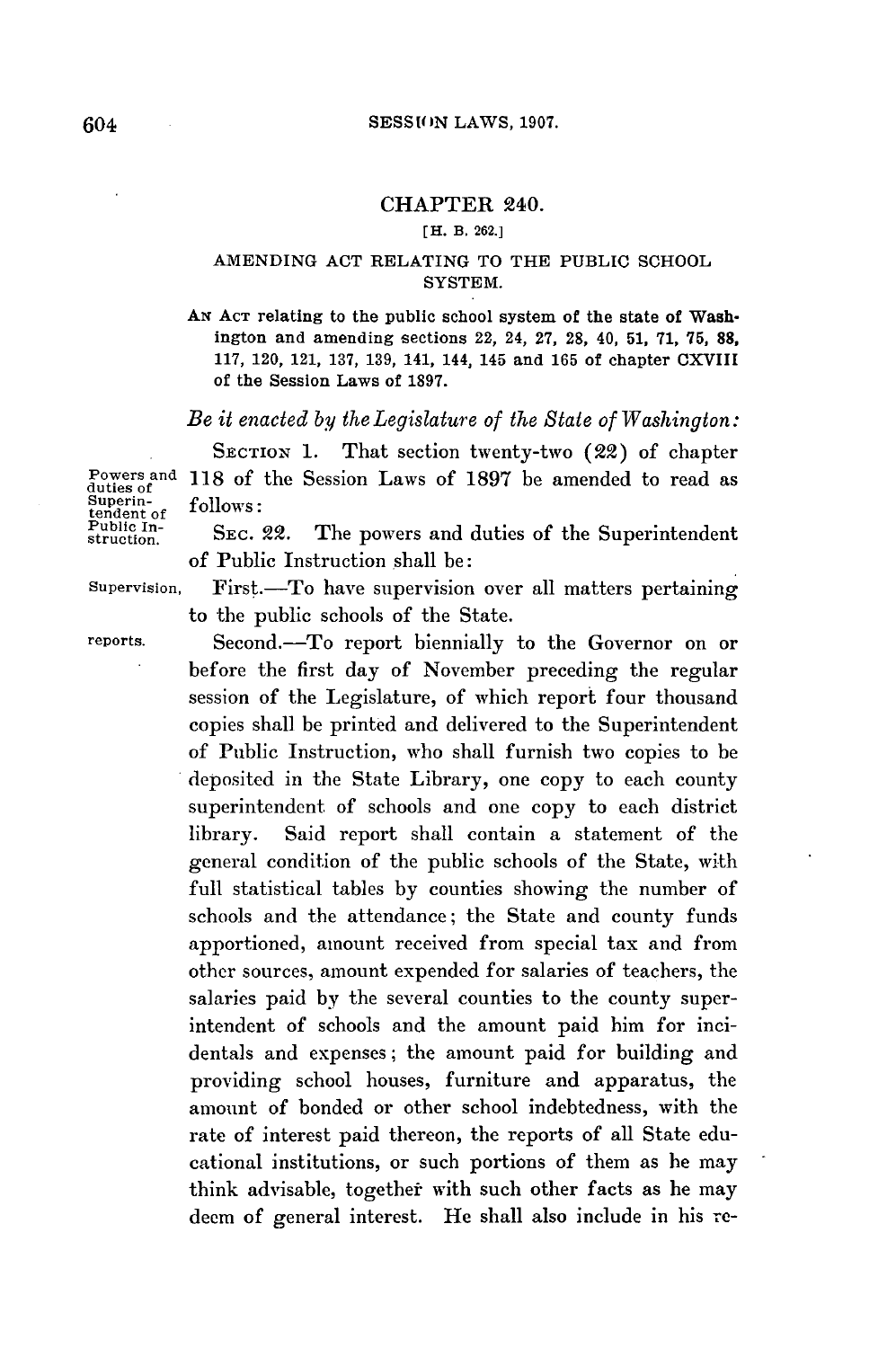port a statement of plans for the management and improvement of the schools.

Third.-To prepare and have printed such blanks, To prepare forms, registers, courses of study, rules and regulations for the government of the common schools, questions prepared for the examination of teachers, and such other blanks and books as may be necessary for the discharge of the duties of teachers and officers charged with the administration of the laws relating to the common schools, and to distribute the same to the county superintendents.

Fourth.-To travel in the different counties of the State  $T_0$  visit where public schools are taught, without neglecting his other official duties as Superintendent of Public Instruction, for the purpose of visiting schools, of consulting the county superintendents, and **of** addressing public assemblages on subjects pertaining to public schools; also to conduct such correspondence as may enable him to obtain all necessary information relating to the system of public schools in other states.

Fifth.-To submit to the State Auditor a monthly state- Expenses. ment of his expenditures for traveling expenses.

Sixth.-To cause to be printed with an appendix of To publish appropriate forms and instructions for carrying into execution the laws relating to public schools, and to distribute to each county superintendent a sufficient number of copies to supply each district officer, and to cause the same to be printed and distributed as often as any change in the laws shall make it of sufficient importance, in his opinion, to justify the same.

Seventh.-To act as *ex-officio* president of the State President Board of Education and of the State Board of Higher boards. Education.

Eighth. To hold, on or before the first day of October, To hold annually, a convention of the county superintendents of the **of** county State at such time and place as he may deem convenient, tendents. for the discussion of questions pertaining to supervision and the administration of the school laws and such other subjects affecting the welfare and interests of the common schools as may be brought before it. Said convention shall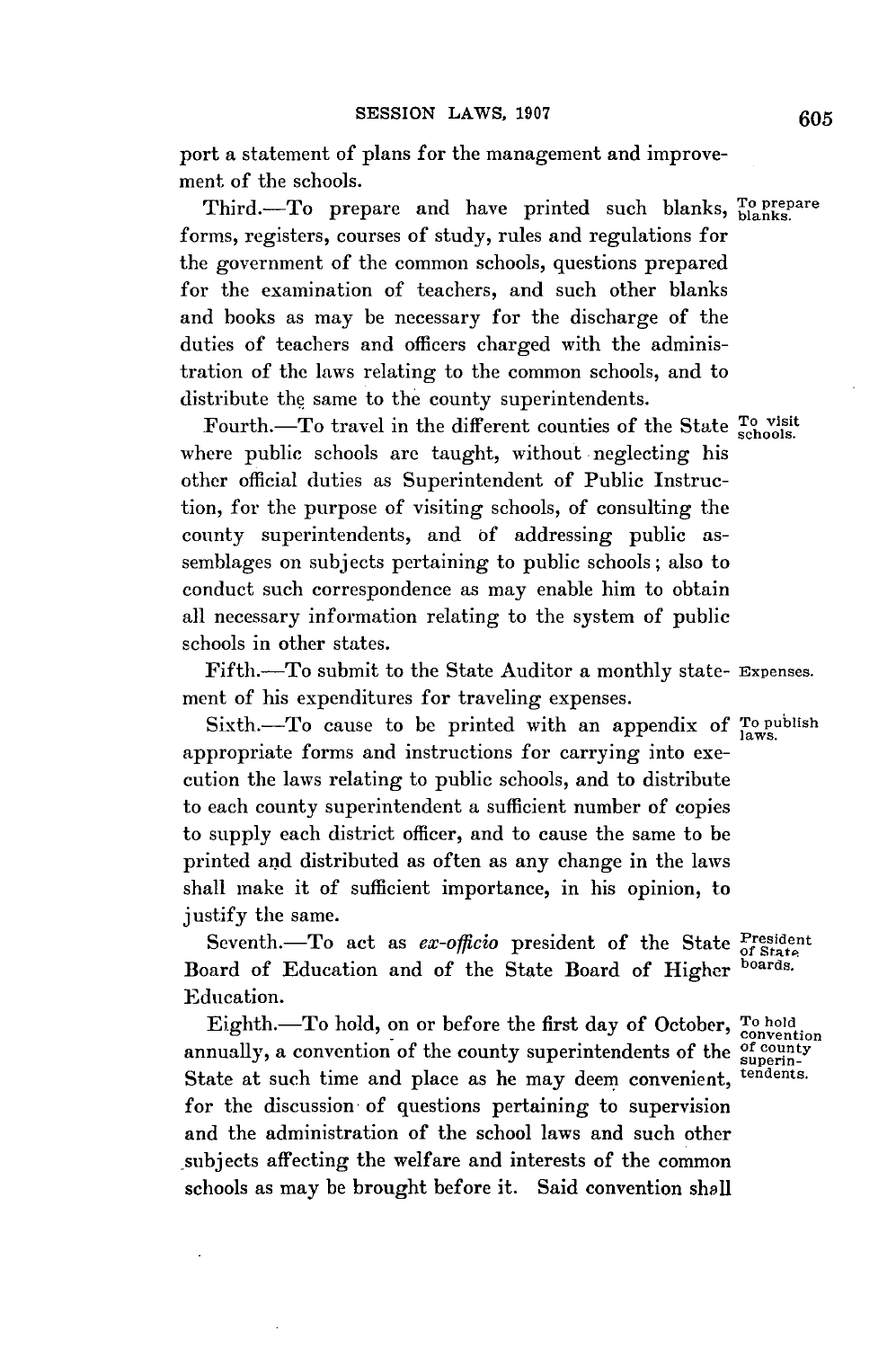continue in session not less than two days nor more than three days at the option of the Superintendent of Public Instruction. It shall be the duty of every county superintendent in this State to attend said convention during its entire session, and any county superintendent who attends less than the full time the convention shall be in session shall receive mileage as allowed **by** law, only in the ratio that the time he actually attends shall bear to the whole time the convention shall be in session. No mileage shall be paid to any county superintendent for attendance at such convention except upon a certificate of the Superintendent of Public Instruction, stating the full time the convention was in session and the actual time said county superintendent was in attendance.

To appor-<br>tion school<br>fund.<br>**In the fact day of Soptember, and questions the school** before the first day of September, and quarterly thereafter, to certify to the Superintendent of Public Instruction the amount of current school fund in the hands of the State Treasurer subject to apportionment, and it shall be the duty of the Superintendent of Public Instruction to apportion such school fund among the several counties of the State, on or before the 15th day of September, December. March and June of each year, in proportion to the total days' attendance: *Provided,* That each school district **Basis of ap-** shall be credited with at least two thousand days' attendment. **ance.** The basis of said apportionment shall be the last annual reports of the several county superintendents on file in his office at the time of making the apportionment: *Provided further,* If a pupil attends any public school **if** the State, outside of his resident district, or any private school within his resident district, up to the ninth grade, during the time the resident district maintains a school of the grade in which the pupil belongs the attendance shall be credited to the district in which the pupil resides, unless mutually arranged otherwise **by** the directors; and the clerk of any district whose resident pupils are attending school in another district, or attending a private school within their resident district, shall notify the clerk of the district where such pupils attend or the principal, president or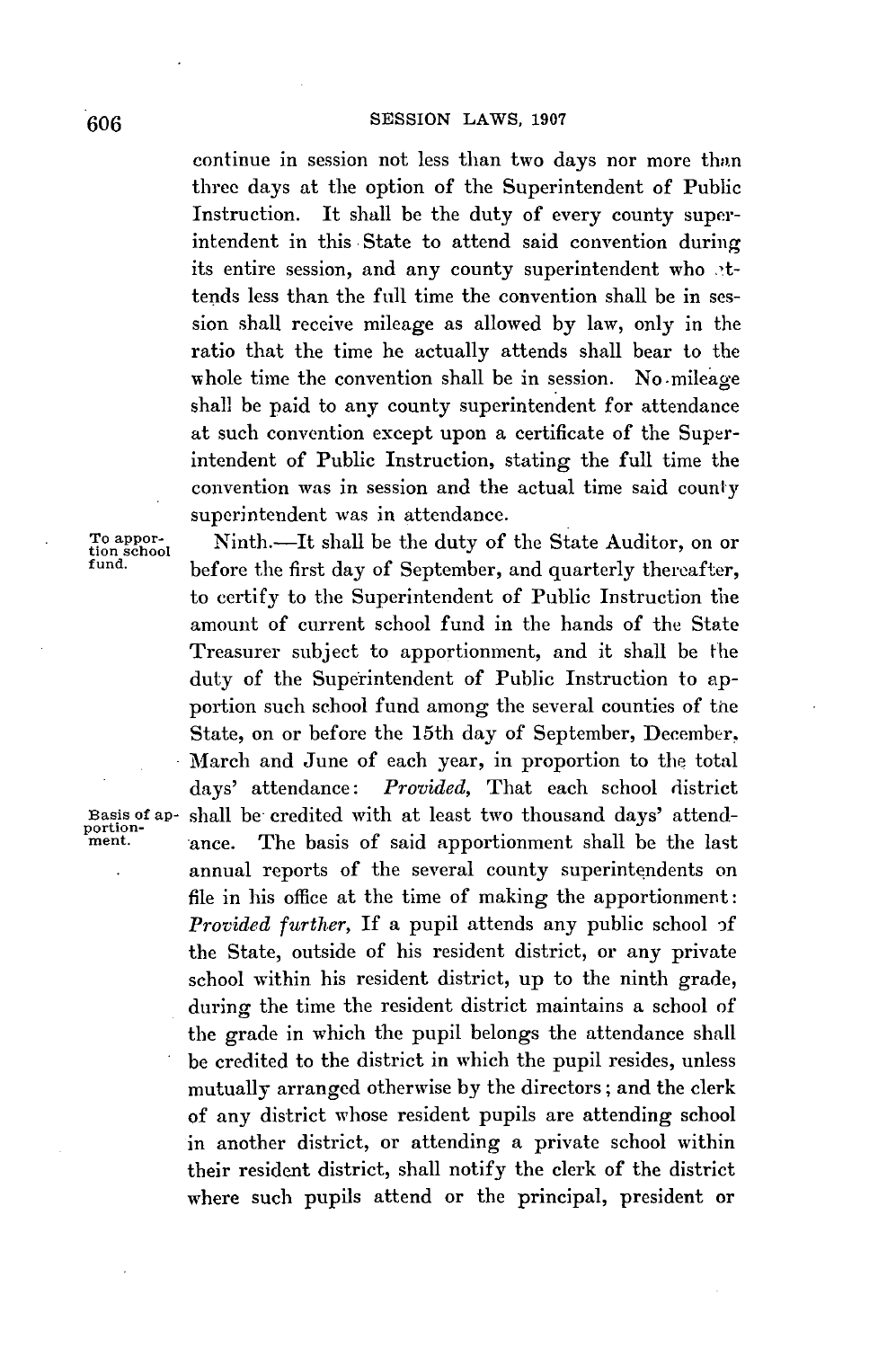manager of any private school within his district when the school of said pupil's resident district will be in session, and of the grades that will be maintained; and it shall be the duty of the district clerks so notified, and of the principals, presidents or managers of private schools so notified, on or before the thirtieth day of June each year, to certify to the clerk of the resident district referred to in this subdivision, the actual number of days' attendance at their respective schools of such pupils as are mentioned in this subdivision, during the time that a school of the grade to which the pupil or pupils properly belong, and without the notice herein required **by** the clerk of the resident district all claims to attendance will be forfeited: *Provided fwther,* That attendance at night schools authorized **by** this act shall be construed as one-half day's attendance: *Anl provided further,* That pupils who are excused from attendance at examinations for promotion, having completed their work in accordance with the rules of the board of directors, shall be accredited with attendance during said days of examination.

Tenth.—To require annually, on or before the 15th day  $R_{\text{eports}}$ <br>August, of the president, manager, or principal of every  $R_{\text{eucational}}$ of August, of the president, manager, or principal of every  $\frac{\text{from}}{\text{e}}$ <br>material of the set of the set of the set of the set of the set of the set of the set of the set of the set of the set of the set of the set of th seminary, academy or private school, and of the president, manager or principal of every state educational institution in this State, a report of such facts arranged in such form as he may prescribe, and he shall furnish blanks for such reports; and it is hereby made the duty of every president, manager or principal, to **fill** up and return such blanks within such time as the Superintendent of Public Instruction shall direct.

Eleventh.-To keep in his office a directory of all boards Keep an of regents and trustees of State educational institutions, **of** educational the faculties of said institutions, and of all teachers receiving certificates to teach in common schools of this State.

Twelfth. $-To$  issue common school certificates as pro-<br> $L_1$ ,  $L_2$ ,  $L_3$ ,  $L_4$ ,  $L_5$ vided by law. tificates.

Thirteenth.-To keep in his office at the capitol of the State, all books and papers pertaining to the business *of* Records. his office, and to keep and preserve in his office a complete record of statistics, and all matters pertaining to the edu-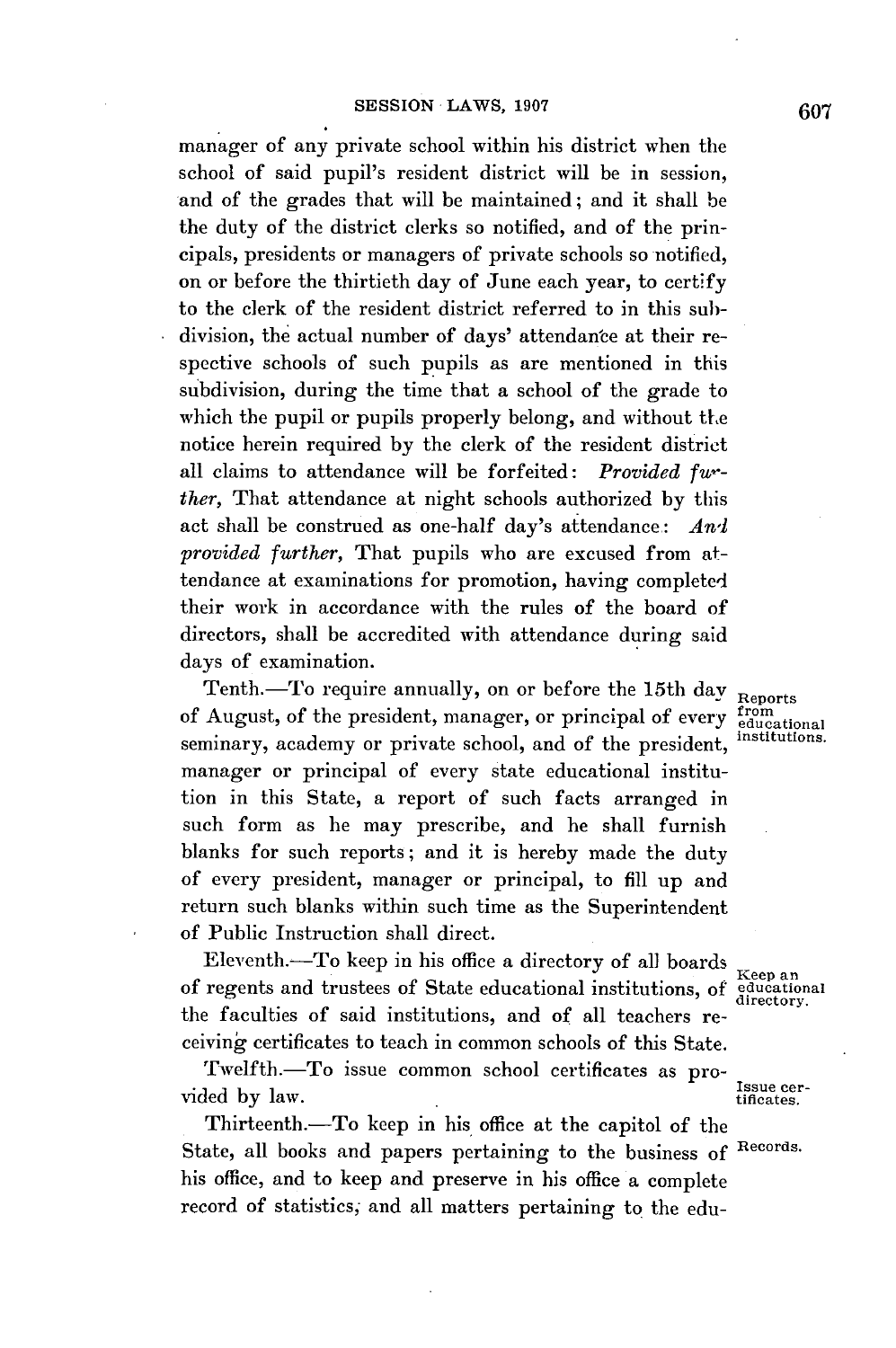cational interests of the State, as well as a record of the meetings of the State Board of Education and the State Board of Higher Education. He shall file all papers, reports and public documents transmitted to him **by** the school officers of the several counties of the State, each year separately. Copies of all papers filed in his office, and his official acts, may be certified **by** him and attested **by** his official seal, and when so certified shall be evidence equally and in like manner as the original paper.

submitted to him in writing **by** any county superintendent, or that may be submitted to him **by** any other person, upon appeal from the decision of any county superintendent; and he shall publish his rulings and decisions from time to time for the information of school officers and teachers; and his decision shall be final unless set aside **by** a court

Decide Fourteenth.-To decide all points of law which may be

of competent jurisdiction. To deliver Fifteenth.-To deliver over to his successor, at the expiration of his term of office, all records, books, maps, documents and papers of whatever kind belonging to his office or which may have been received **by** him for the use of his office.

> **SEC.** 2. That section twenty-four of chapter **118** of the Session Laws of **1897** be amended to read as follows:

State **SEC. 24.** The Governor shall appoint, by and with the Board of **Education**-<br>
Education- advice and consent of the State Senate four suitable per-Education-<br>
appoint-<br>
ment.  $\sum_{n=1}^{\infty}$  and  $\sum_{n=1}^{\infty}$  approximately by surfamily of this State sons holding life diplomas issued by authority of this State. who, together with the Superintendent of Public Instruction, shall constitute the State Board of Education: *Provided,* That at least two members of said Board shall be selected from those actually engaged in teaching in the common schools of the State. The persons appointed mem-Term of bers of the State Board of Education shall hold their office for two years from the first Monday in March next following their appointment, and shall serve until their successors are appointed and qualified. The deputy superintendent and inspector of schools shall be *ex-officio* secretary. secretary of said Board, but shall not be entitled to a vote in its proceedings. He shall keep a correct record of all

office.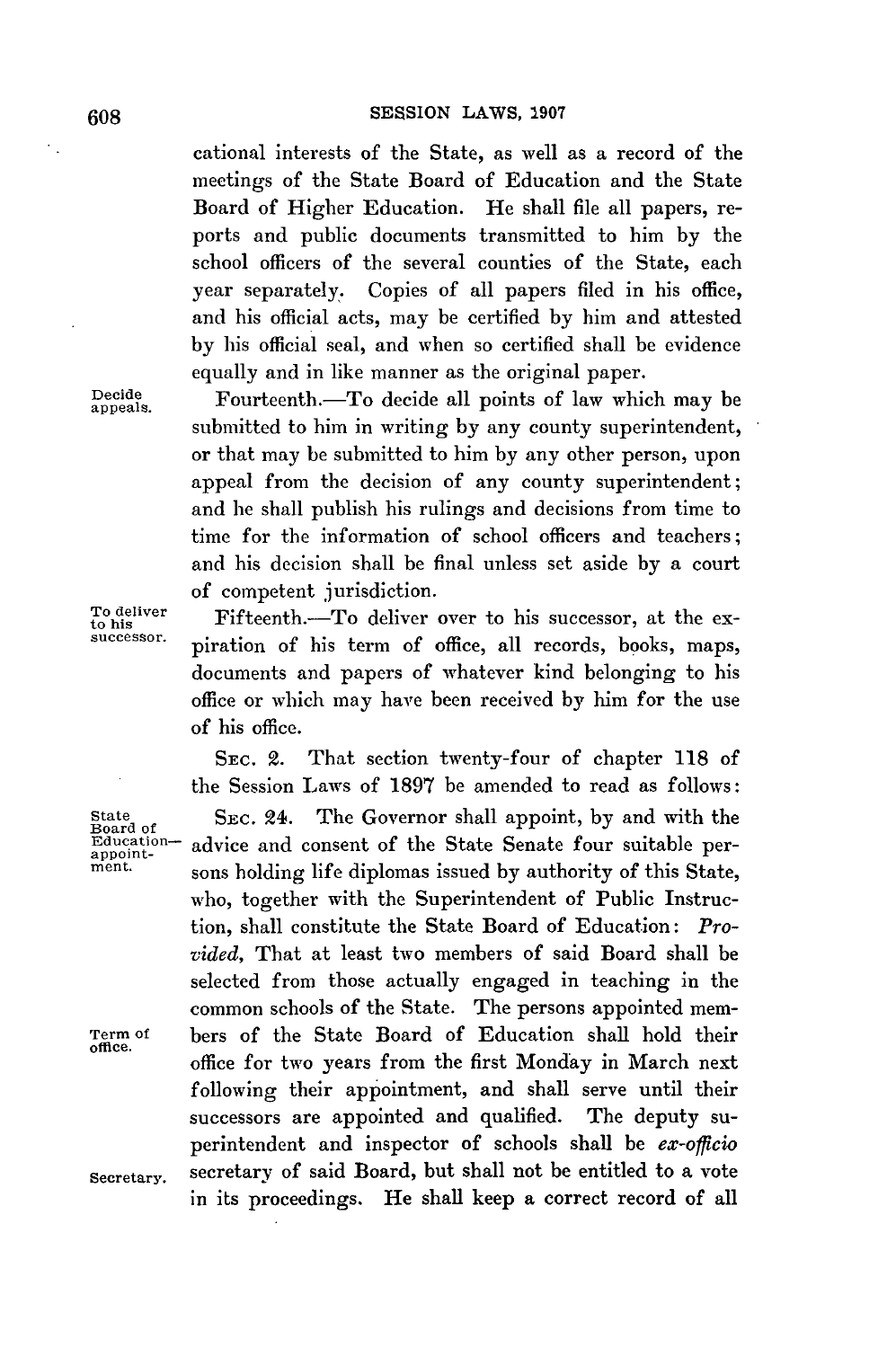its proceedings, in a good and well-bound book, which shall be kept in the office of the Superintendent of Public Instruction.

**SEc. 3.** That section twenty-seven **(27)** of chapter **118,** of the Session Laws of **1897** be amended to read as *follows:*

SEC. 27. The State Board of Education shall have Power of power, and it shall be its duty:

First.-To prepare an outline course or courses of study  $^{\text{To prepare}}_{\text{course of}}$ for the primary, grammar and high school departments of study. the common schools, and to prescribe such rules for the general government of the common schools as shall secure regularity of attendance, prevent truancy, secure efficiency and promote the true interests of the common schools.

Second.-To use a common seal, which shall be designed Seal. **by** the Board and kept in the office of the Superintendent of Public Instruction.

Third.-To grant State certificatets and life diplomas To grant<br>sccordance with the provisions of this act in accordance with the provisions of this act.<br>
Fourth To propers a uniform series of questions to diplomas.

Fourth.-To prepare a uniform series of questions to be used by the county superintendents in the examination <sup>To prepare</sup> of teachers, and to determine rules and regulations for con- $\frac{\text{for exam}}{\text{tachers}}$ ducting the same, and to prepare questions for the examination of applicants for State certificates and life diplomas.

Fifth.-To thoroughly investigate and ascertain the  $T_0$  make incharacter, thoroughness and comprehensiveness of the work reqired to be performed as a condition of entrance to and graduation from the various courses of all schools of the character contemplated in sections one hundred and thirtyeight **(138),** one hundred and thirty-nine **(139),** and one hundred and forty-one (141), of the act of which this act is amendatory, before granting or authorizing to be granted without examination to the holder of a diploma of any institution of learning situated outside of this State, and to make a list of such institutions of learning as they shall find to be entitled to recognition according to the letter and spirit of the aforesaid sections mentioned in this subdivision. It shall also carefully investigate and ascertain the character, thoroughness and comprehensiveness

**-39**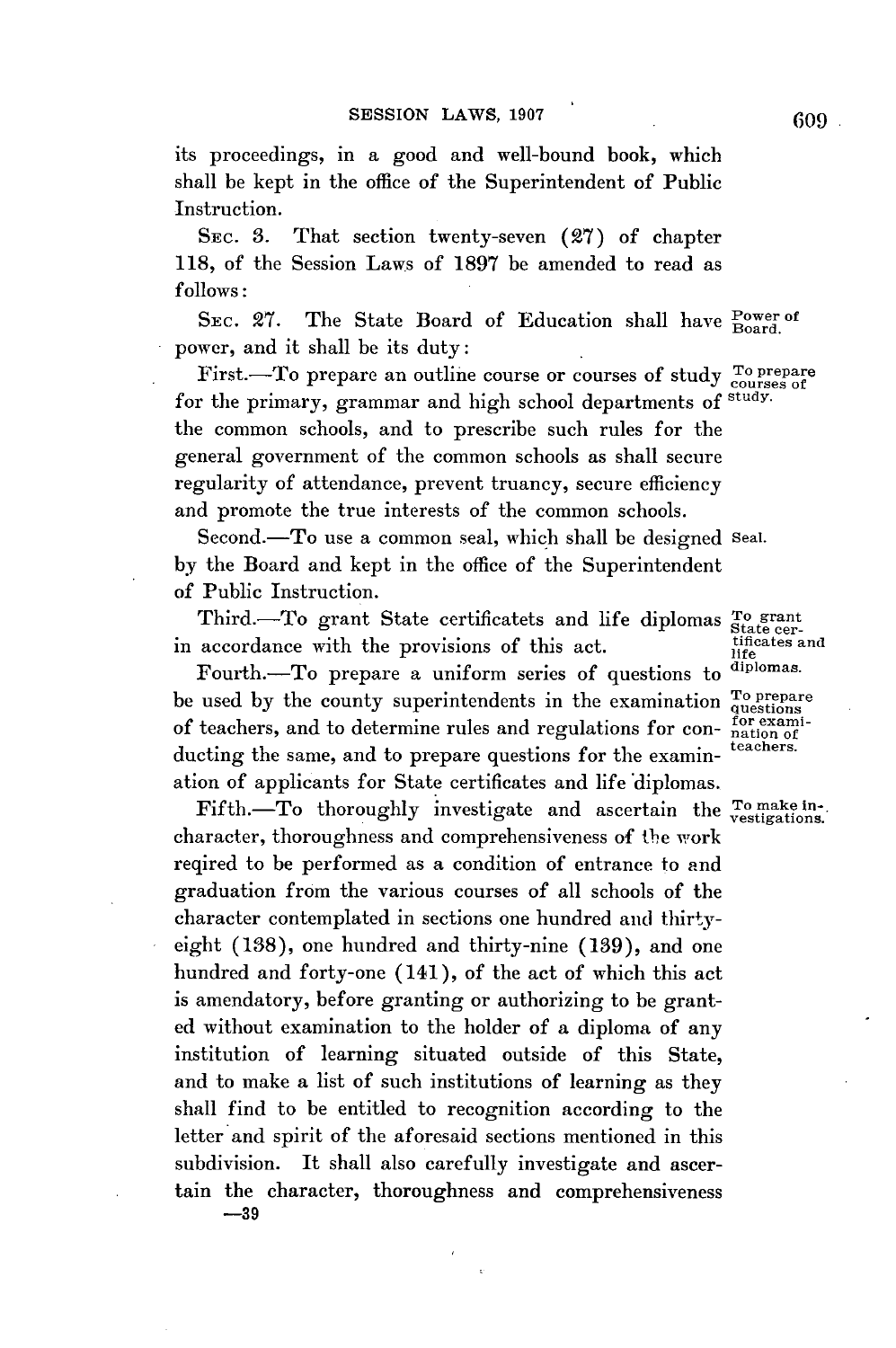of the examinations required to be taken in other states in order to obtain state certificates or life diplomas of the character contemplated in section one hundred and thirtyeight **(138)** of the act of which this act is amendatory; and said Board shall make a list of the certificates and diplomas that are found to be equal in all respects to the state certificates and life diplomas authorized to be issued in this State. Such list shall be entitled "List of Accredited Certificates and Diplomas," and no certificate or diploma shall be granted in this State without examination, except to the holder of a certificate or diploma mentioned in the accredited lists mentioned in this subdivision.

**SEC.** 4. That section twenty-eight **(28)** of chapter **118** of the Session laws of **1897** be amended to read as follows: Board of Sec. 28. The State Board of Higher Education shall<br>*Education*– consist of the State Board of Education, together with the  $Edducation-$  consist of the State Board of Education, together with the president of the University of Washington, the president of the State College, and the principals of the State Normal Schools. The Deputy Superintendent of Public secretary- Instruction and inspector of schools shall be *ex-officio* duties. secretary of said Board, but shall not be entitled to a vote in its proceedings. He shall keep a correct record of its proceedings in a good and well-bound book, which shall be kept in the office of the Superintendent of Public Instruction. He shall also, upon request, furnish to the executive head of any or all schools mentioned in this section, a certified copy of such proceedings. He shall also act as inspector of all high schools, academies and colleges that shall desire to be accredited **by** the State College and the State Normal Schools of this State, and shall, at its next meeting make a written report to the Board, containing such facts and recommendations concerning the schools inspected, as his observations may justify. The Superintendent of Public Instruction shall be *ex-officio* president of the Board, and shall furnish all necessary record books and blanks for its use. Said State Board of Higher Edu-Meetings. cation shall hold an annual meeting at the capitol of the State, at the time of the annual meeting of the State Board of Education, the exact date of such meeting of the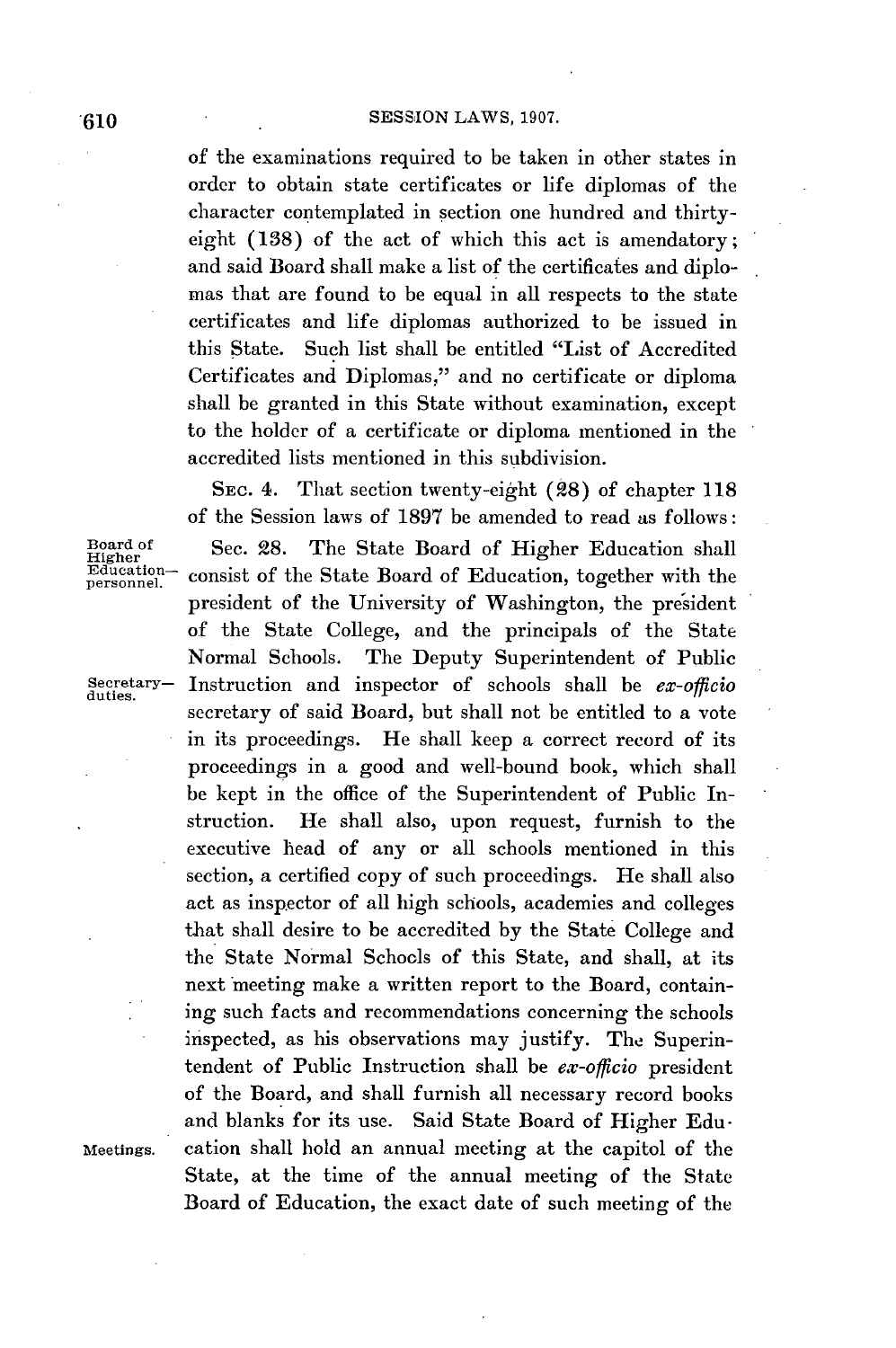State Board of Higher Education to be fixed **by** the Superintendent of Public Instruction, and it shall hold su h special meetings, to be called **by** the Superintendent of Public Instruction, as the business of the Board may require.

SEc. **5.** That section forty (40) of chapter **118,** of the Session Laws of **1897, of** Public Instruction be amended io read as follows:

SEC. 40. Every board of directors, unless otherwise Powers and specially provided **by** law, shall have power and it shall **directors.** be their duty:

First.-To employ, and for sufficient cause to discharge  $\frac{\text{Employ-}}{\text{ment of }}$ teachers, mechanics or laborers, and to fix, alter, allow and etc. order paid their salaries and compensation. The directors shall make with each teacher employed **by** them a written or printed contract, which shall be in conformity with the laws of this State. Every such contract shall be made in duplicate, one copy of which shall be retained **by** the school district clerk and the other shall be delivered to the teacher after having been approved and registered **by** the county superintendent as **by** law required: *Provided,* That no board of directors shall employ any teacher or teachers whose term or terms of service begin after the first Monday in August, until after the directors elected at the annual school election in said year shall have entered upon the discharge of their duties: *Provided further,* That this subsection shall not apply to school districts having a population of ten thousand **(10,000)** or more inhabitants.

Second.-To enforce the rules and regulations prescribed **To enforce rules. by** the Superintendent of Public Instruction and the State Board of Education for the government of schools, pupils and teachers and to enforce the course of study lawfully prescribed for the schools of their district.

Third.--To provide and pay for such materials, sup- To provide<br>ios and libraries, as may be pecessary for the schools, and <sup>furniture.</sup> plies and libraries, as may be necessary for the schools, and to purchase such maps, charts and other apparatus as may have the written approval of the county school superintendent.

Fourth.-To rent, repair, furnish and insure school <sup>To care</sup><br> **proprimed to the formal houses. .houses.**

*611*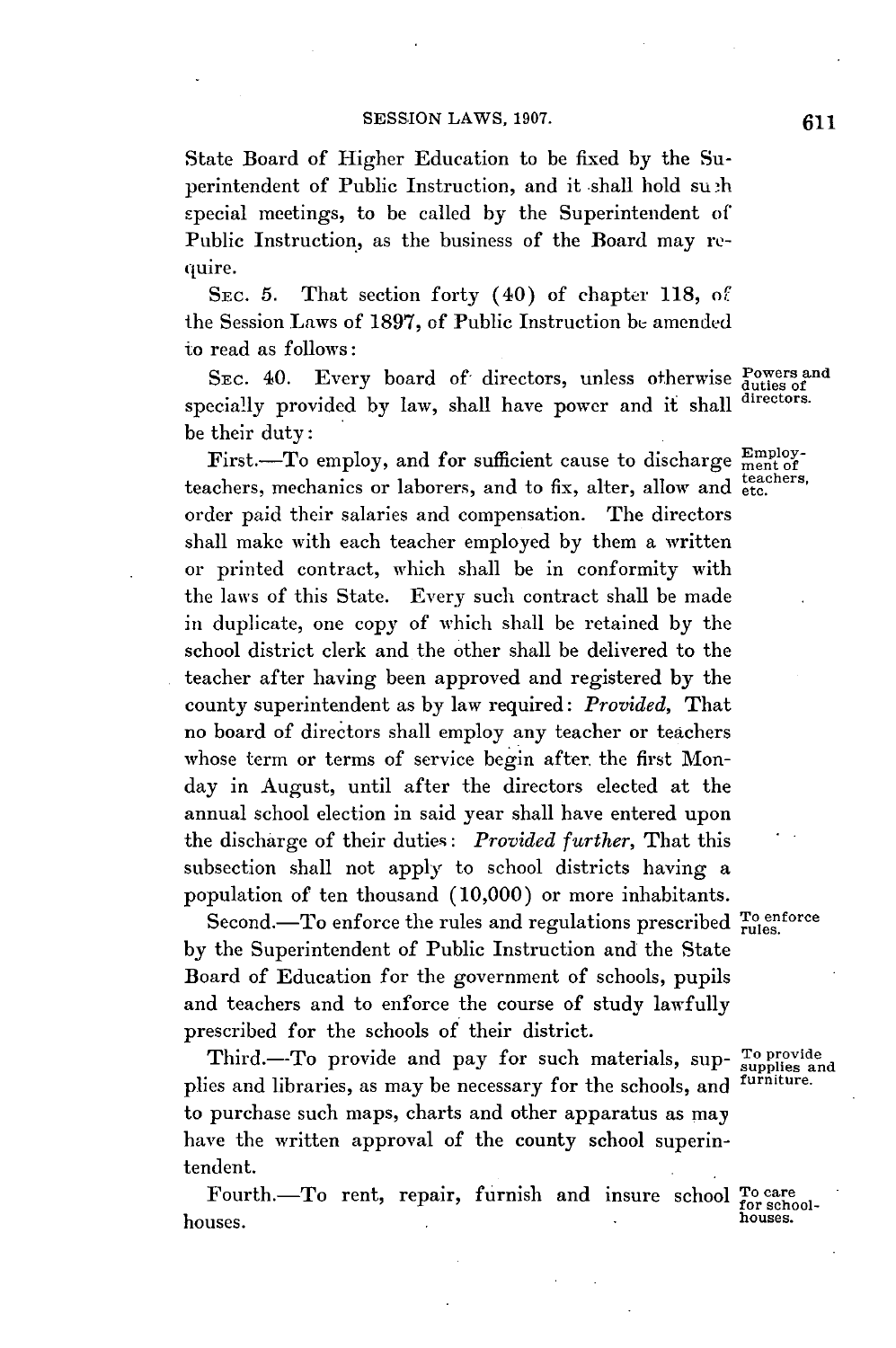To act for Fifth.-To build or remove school houses, purchase or sell lots or other real estate when directed **by** a vote of the district to do so: *Provided,* That a school house already built on a site which has been selected **by** a majority vote of the legal school electors of a district shall not be removed to a new site without a two-thirds vote of the school electors voting at an annual or special election; nor shall a school house site that has been selected **by** a majority vote of the legal school electors, but upon which no school house has been built, be changed except **by** a two-thirds vote of the legal school electors voting at an annual or special school election as hereinbefore provided.

To hold Sixth.-To purchase personal property in the name of the district and to receive, lease and hold for their district any real or personal property.

To suspend Seventh.-To suspend or expel pupils from school who or expel pupils, refuse to obey the rules thereof, and they shall exclude from school all children under six years of age.

To provide Fighth.-To provide free text books and supplies to be loaned to the pupils of the school, when in their judgment the best interest of their district will be subserved thereby, and to prescribe such rules and regulations as they shall deem necessary to preserve such books and supplies from unnecessary damage.

To require Ninth.-To require all pupils to be furnshed with such books. \* books as may have been adopted **by** lawful authority of this State, as a condition to membership in the schools.

To exclude Tenth.--To exclude from schools and school libraries certain  $\frac{1}{n}$  libraries certain  $\frac{1}{n}$  library that is considered as the problem in the school school in the school school is the school of  $\frac{1}{n}$  all books, tracts, papers and other publications of an immoral or pernicious tendency, or of sectarian or partisan character.

To permit Eleventh.—To authorize the school room to be used for<br>school summer or night schools literary scientific religious poschool summer or night schools, literary, scientific, religious, political, mechanical or agricultural societies, under such regulations as the board of directors may adopt.

To provide Twelfth.-To provide and pay for transportation of transportation for children to and from school when in their judgment the best interests of their district will be subserved thereby.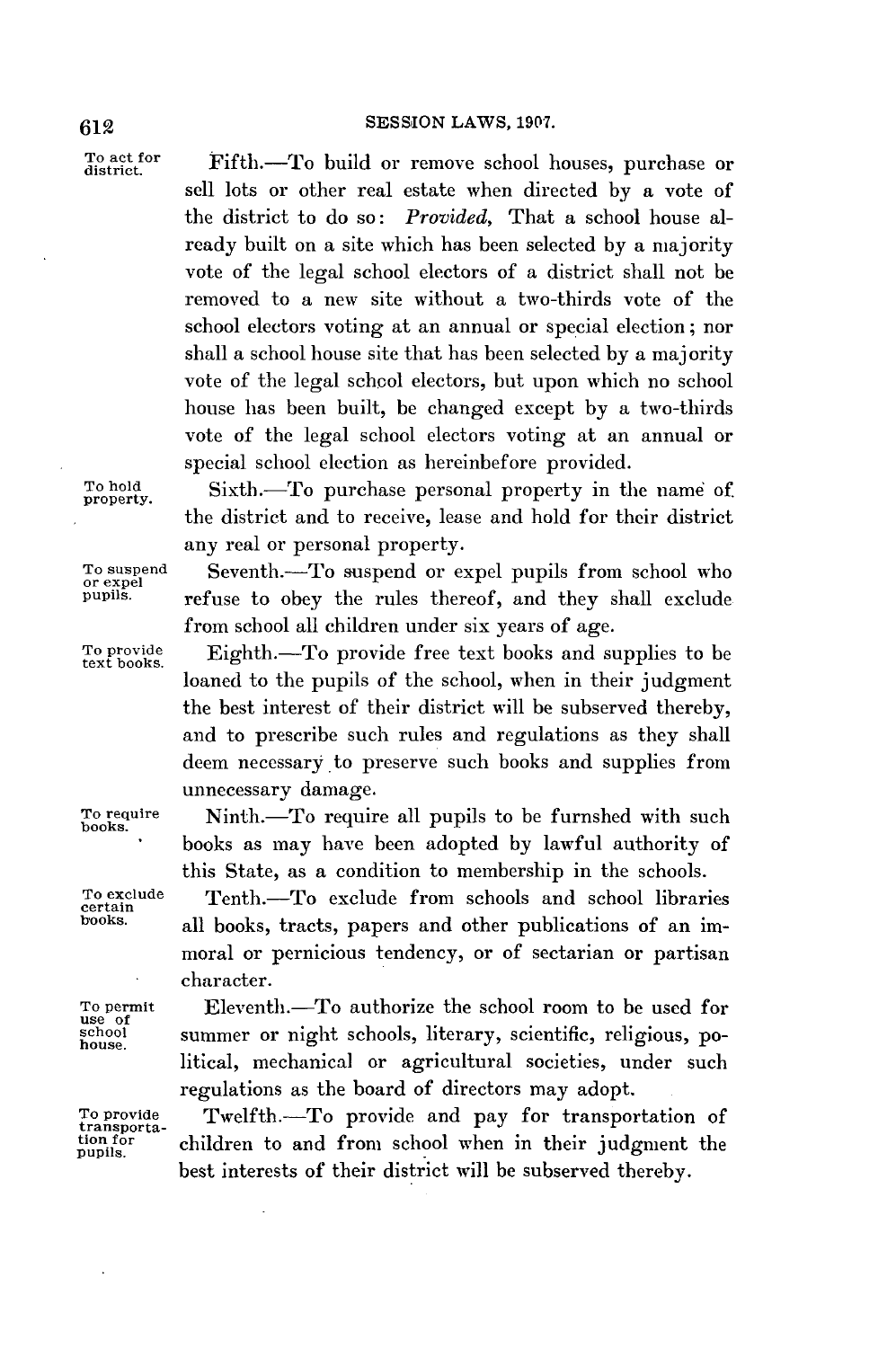SEc. **6.** That section fifty-one **(51)** of chapter **118** of the Session Laws of **1897** be amended to read as follows:

SEC 51. No person shall be accounted as a qualified who are teacher, within the meaning of the school law, who is not the holder of a certificate issued **by** the Superintendent of Public Instruction; or who has not a State certificate or life diploma from the State Board of Education, a temporary certificate granted **by** a city superintendent of schools in a district containing a city of ten thousand or more inhabitants, or who has not a temporary certificate or a special certificate granted **by** a county superintendent, according to law.

**-SEC. 7.** That section seventy-one **(71) be** amended to read as follows:

SEC. 71. All parents, guardians and other persons in Compulsory this State having or who may hereafter have immediate custody of any child or children between the ages of eight and fifteen years, shall send the same to school during the entire time that the public school in the district in which he, she or they reside, unless such child or children shall be excused from attendance at school **by** some person lawfully qualified to grant such excuses.

SEC.  $7\frac{1}{2}$ . That section 117 of chapter 118 of the Session Laws of **1897** be amended to read as follows:

SEC. 117. The board of directors of any school district, Limit of any union high school district in this State may debtedness. or of any union high school district, in this State may borrow money and issue negotiable coupon bonds therefor to any amount not to exceed five **(5)** per cent. of the taxable property in such district, as shown **by** the last assessment roll for county and State purposes: *Provided,* That in incorporated cities the assessment shall be taken from the last assessment for city purposes, for the purpose of funding outstanding indebtedness, or bonds heretofore issued, or issued under the provisions of this act, or for the purchase of school house site or sites, building one or more school houses and providing the same with all necessary furniture and apparatus, or for any or all of these purposes, when authorized **by** a vote of the district so to do, as provided in section **118** of this act: *Provided further,*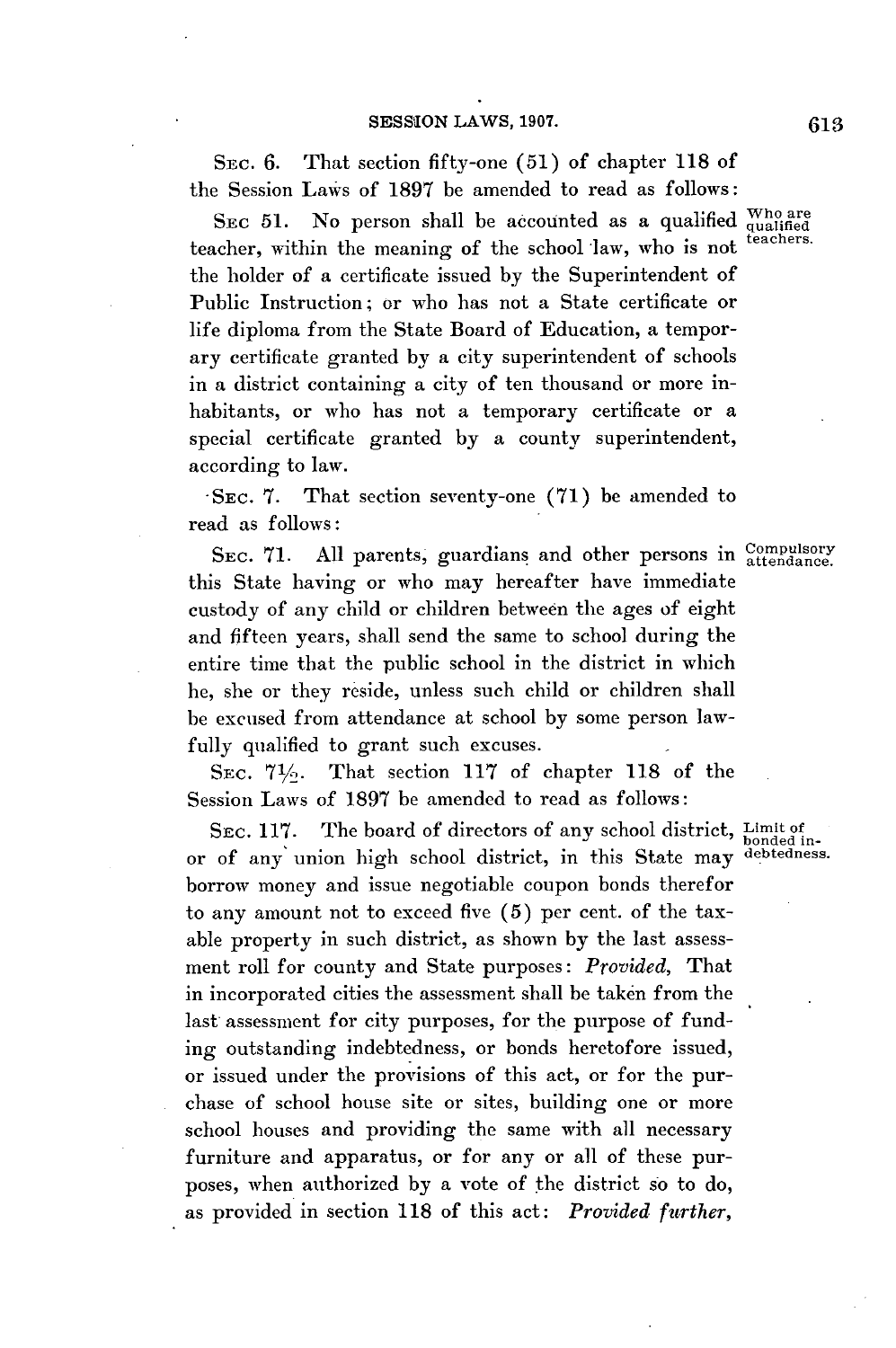# 614 **SESSION** LAWS, **1907.**

Rate of That the bonds so issued shall bear a rate of interest not to exceed six per cent. per annum, interest payable annually or semi-annually, payable and redeemable at such time as may be designated in the bonds, but not to exceed twenty (20) years from date of issue: *Provided further,* When the indebtedness of such district exceeds five per cent. of its taxable property, warrants issued for those Necessary necessary expenses made mandatory in the constitution and provided for **by** the Legislature of the State, which expenses are hereby declared to include teachers, janitors, and officers' salaries, expenses of construction, maintenance and rent of school buildings, including sites, may. be funded under the provisions of this act.

> SEC. **8.** That section **88** of chapter **118** of the Session Laws of **1897,** be amended to read as follows:

 $\begin{array}{ll}\n\text{Country} \\
\text{Stochastic} \\
\text{shall be} \\
\text{shall be} \\
\text{shall be} \\
\end{array}$  $\frac{\text{small be}}{\text{diameter of}}$  treasurer of the board of directors; he shall prepare and submit to the secretary in writing, on the first day of January, April, July and October of each year, a report of the state of the finances, and shall pay all school moneys placed to the credit of the district, only upon warrants signed **by** the president or a majority of the board of directors, and countersigned **by** the secretary: *Provided,* That when, in the judgment of the board of directors, the warrants issued **by** the district monthly shall have reached such numbers that the signing of each warrant **by** the president personally imposes too great a task on the president, the board of directors, after auditing all payrolls and bills as provided by section 91, may authorize the issuing of one general certificate to the county treasurer. to be signed **by** the president, authorizing said ticasurer to pay all the warrants specified **by** date, number, name and amount, and the funds on which said warrants shall be drawn. And the secretary of said board shall be authorized to draw and sign said warrants.

> **SEC. 9.** That section 120 of the chapter **118** of the Session Laws of **1897 be** amended to read as follows:

Sale of SEC. 120. At the time named in said notice, it shall be bonds. the duty of said board of directors to meet with the county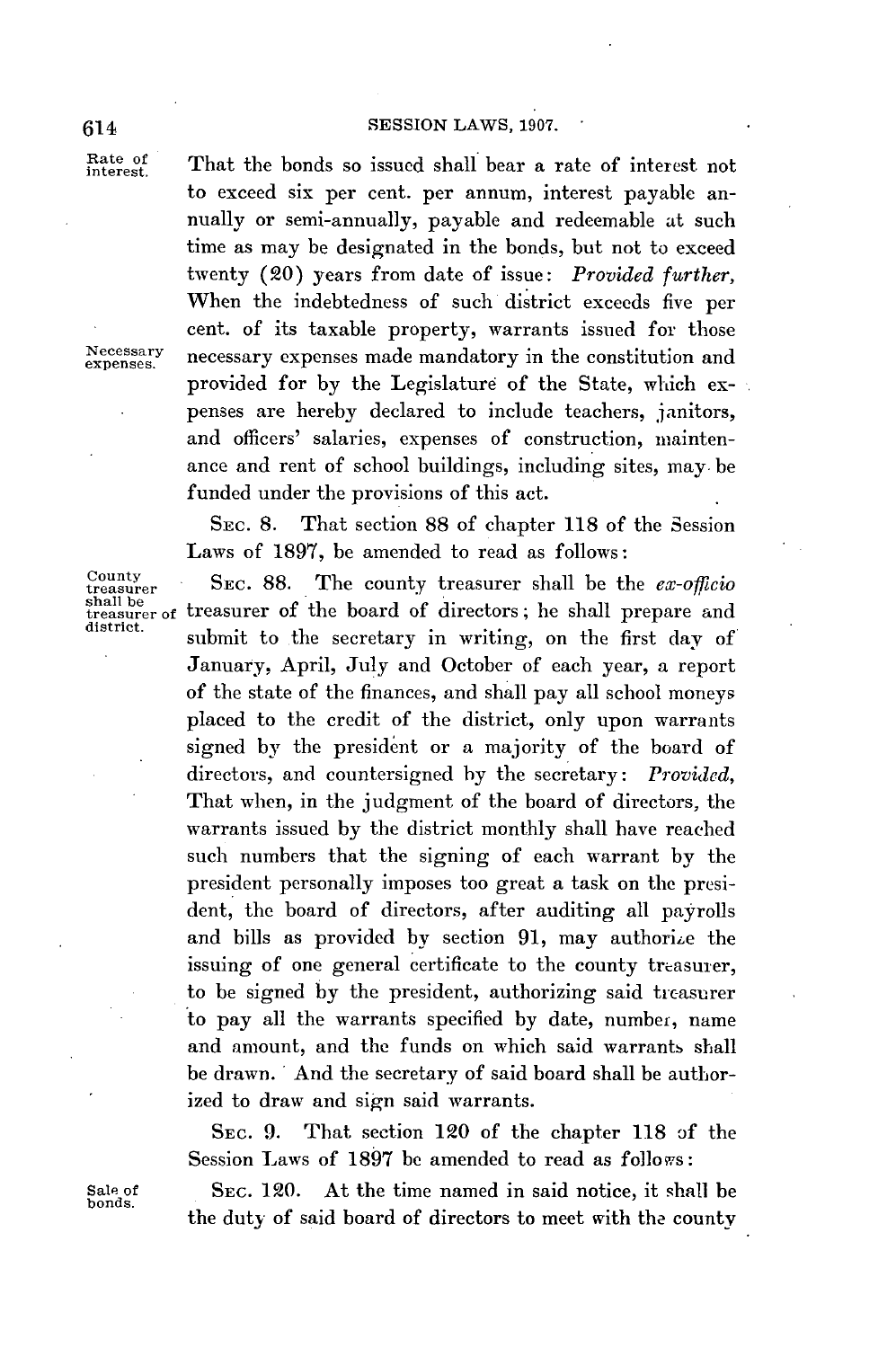treasurer at his office, and with him open said **bids,** and sell said bonds or any portion thereof to the person or persons making the most advantageous offer: *Provided.* The bonds shall never be sold below par, and the board of May reject directors may reject any and all bids, and at any time **readvertise.** within two years of the election at which authority was granted to issue and sell said bonds, the board of directors may proceed to re-advertise the sale of such bonds as often as may be necessary, until the whole thereof shall be sold; and such board may also require all persons bidding for such bonds, except the State of Washington, to deposit one per centum of the par value of the bonds bid for on depositing with the Treasurer their bids, and if the bidder fails to take and pay for the bonds for which he bid, in case of their sale to him, the amount so deposited shall be forfeited to the school district; otherwise to be returned to such bidder, and a re-sale of such **bonds** so refused to be taken may be made as if the bid for the same had been rejected. Upon the sale of the bonds, the board of directors shall, within ten days, or as soon thereafter as practicable, deliver the bonds, properly executed, to the county treasurer, taking his receipt therefor. The county Delivery treasurer shall, upon payment of the price agreed upon, deliver the same to the person or persons to whom sold, and placing the moneys arising from such sale to the credit of the special school fund of said district. Fees for advertising shall be deducted from the proceeds: *Provided,* That if the board of directors and the person or persons to whom the bonds are sold agree that the delivery of said bonds shall be in installments, the county treasurer shall hold said bonds, and deliver to purchasers only on written order of the board of directors to deliver at specified time the bonds designated **by** number and series.

SEc. **10.** That section 121 of chapter **118** of the Session Laws of **1897** be amended to read as follows:

SEC. 121. The county commissioners must ascertain Bond inter-<br>and levy annually the tax necessary to pay the interest est levy. upon such bonds as it becomes due, and at the expiration of one-half of the time for which said bonds are to run,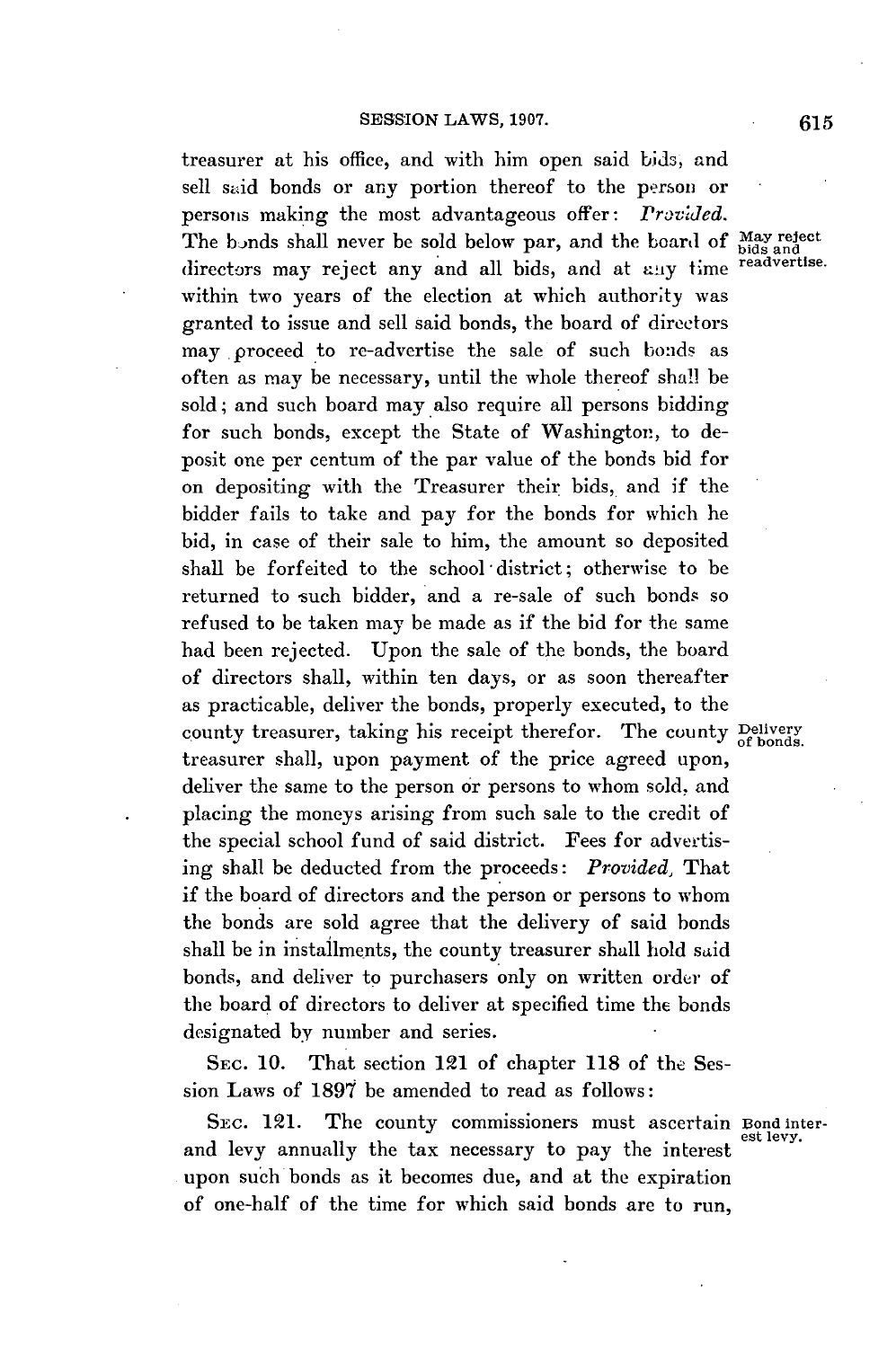# **SESSION** LAWS, **1907. 616**

and annually thereafter, until full payment of said bonds is made, they may, if deemed advisable, levy, in addition Sinking to the tax required, pay the interest, such amount for sinking fund to meet the payment of said bonds at maturity, to be determined **by** dividing the amount of bonds outstanding **by** the remaining number of years to run, and Bond re-<br>demption the fund arising from such levy shall be kept as the bond **fund.** redemption. fund of said district, and each **of** said tax levies shall be a lien upon the property in said district, and must be collected in the same manner as the taxes for other **Investment** school purposes: *Provided,* That the county treasurer, **of sinking fund.** when authorized to do so **by** the board of directors of any school district, may invest any accumulated sinking fund of said district in school, county, or State warrants of the State of Washington, and all profits accruing from such investment, and the funds so invested, shall revert to the sinking fund of said district, and the county treasurer shall be custodian of all warrants purchased **by** and with the said sinking fund, until the same are redeemed: *And provided further,* That the county treasurer, when authorized to do so **by** the board of directors of any school district, may purchase and redeem any of the outstanding bonds of said district, paying for said bonds out of the accumulated sinking fund of the district.

> **SEC. 11.** That section one hundred and thirty-seven **(137)** of chapter **118** of the Session Laws of **1897** be amended to read as **follows:**

 $\cdot$  .

**SEC. 137.** The teachers' certificates issued **by** authority of the State of Washington, and entitling the holder thereof to teach in the schools of the State shall consist of-

**Life** First.-Life diplomas, valid during the life of the holder, and State certificates, valid for five years from the date of issue. Said life diplomas and State certificates shall be issued **by** the Superintendent of Public Instruction on the authority of the State Board of Education: *Pro-*State cer- vided, That State certificates may, upon application and without examination, **be** renewed, or a life diploma be au-**First, sec-** thorized in lieu thereof **by** the State Board of Education. Second.-First grade common school certificates, valid

**diplomas.**

ond and third grade<br>certificates.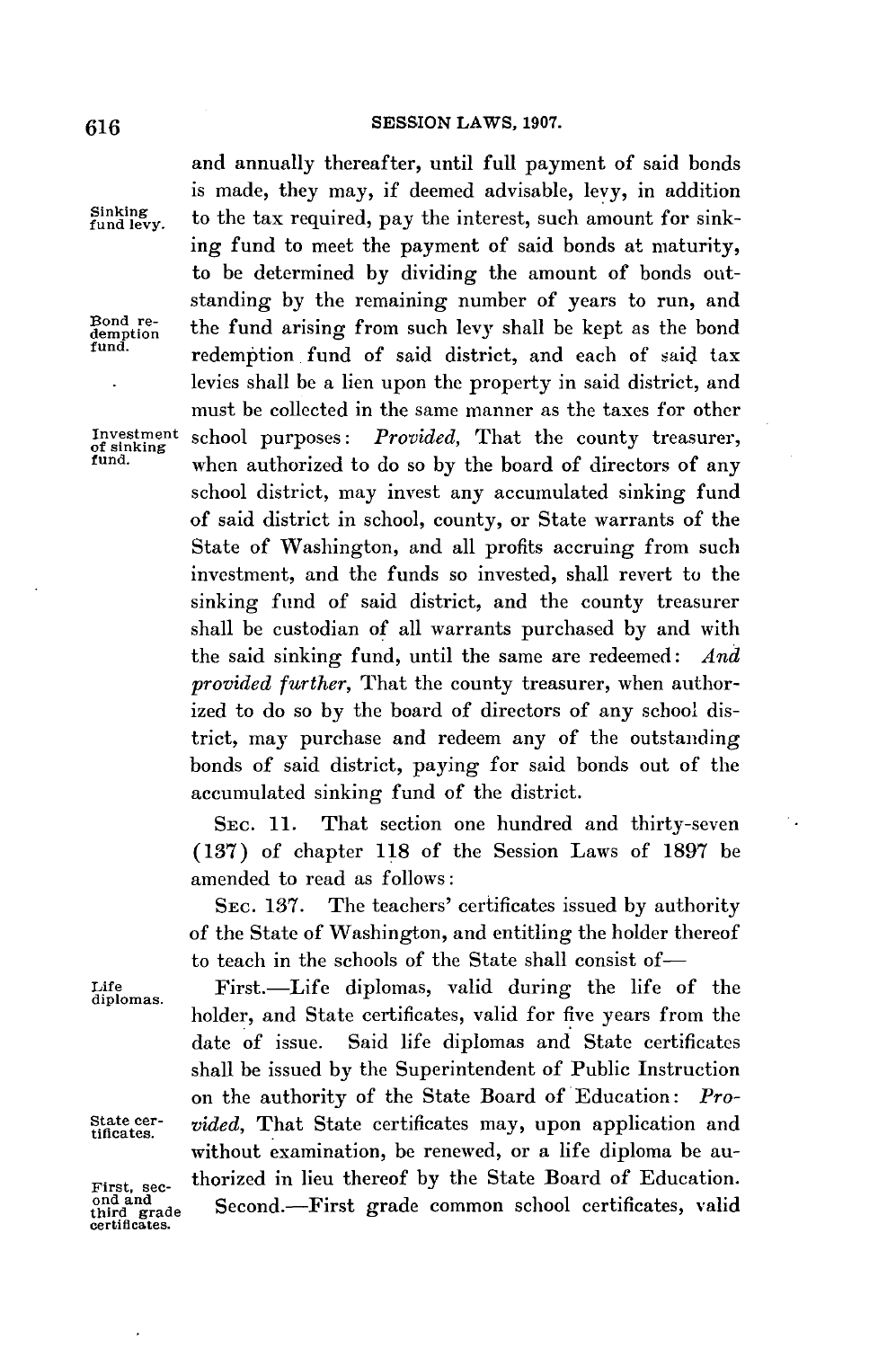for a period of five years from date of issue; second grade common school certificates, valid for two years from date of issue; third grade common school certificates, valid for one year from date of issue. Said first grade certificates, second grade certificates and third grade certificates shall be issued **by** the Superintendent of Public Instruction, as provided **by** law.

Third.-Temporary certificates may be issued, as pro- Temporary vided **by** law, **by** any city superintendent of schools in a district containing a city of ten thousand or more inhabitants, or **by** any county superintendent, entitling the holder thereof to teach in the common schools of the county wherein the same is issued until the close of the school year in which such temporary certificate was issued.

Fourth.-Special certificates may be issued without ex- Special certificates. amination **by** the county superintendent, to teachers of music, languages other than the English, drawing and painting, manual training and penmanship, upon application of any board of directors, which certificate shall entitle the holder thereof to teach the subject therein named in any school of the district under the control of said board of directors, until revoked for cause: *Provided.* That the county superintendent, before issuing the same, shall receive satisfactory evidence of the applicant's fitness to teach the subject named in the certificate.

**SEC.** 12. That section one hundred and thirty-nine of the chapter **118** of the Session Laws of **1897** be amended to read as follows:

SEC. 189. The State Board of Education shall also State cerhave power to grant State certificates without examination without to all applicants who are graduates of a regular four-year tion. collegiate course of the University of Washington, of the State College, or other reputable institutions of learning, whose requirements of graduation are equal to the requirements **of** the University of Washington: *Provided,* That the applicant shall file with the Board a certified copy of his diploma, and a copy of the course of study for the year in which he graduated, and he shall also file with the Board satisfactory evidence of having taught successfully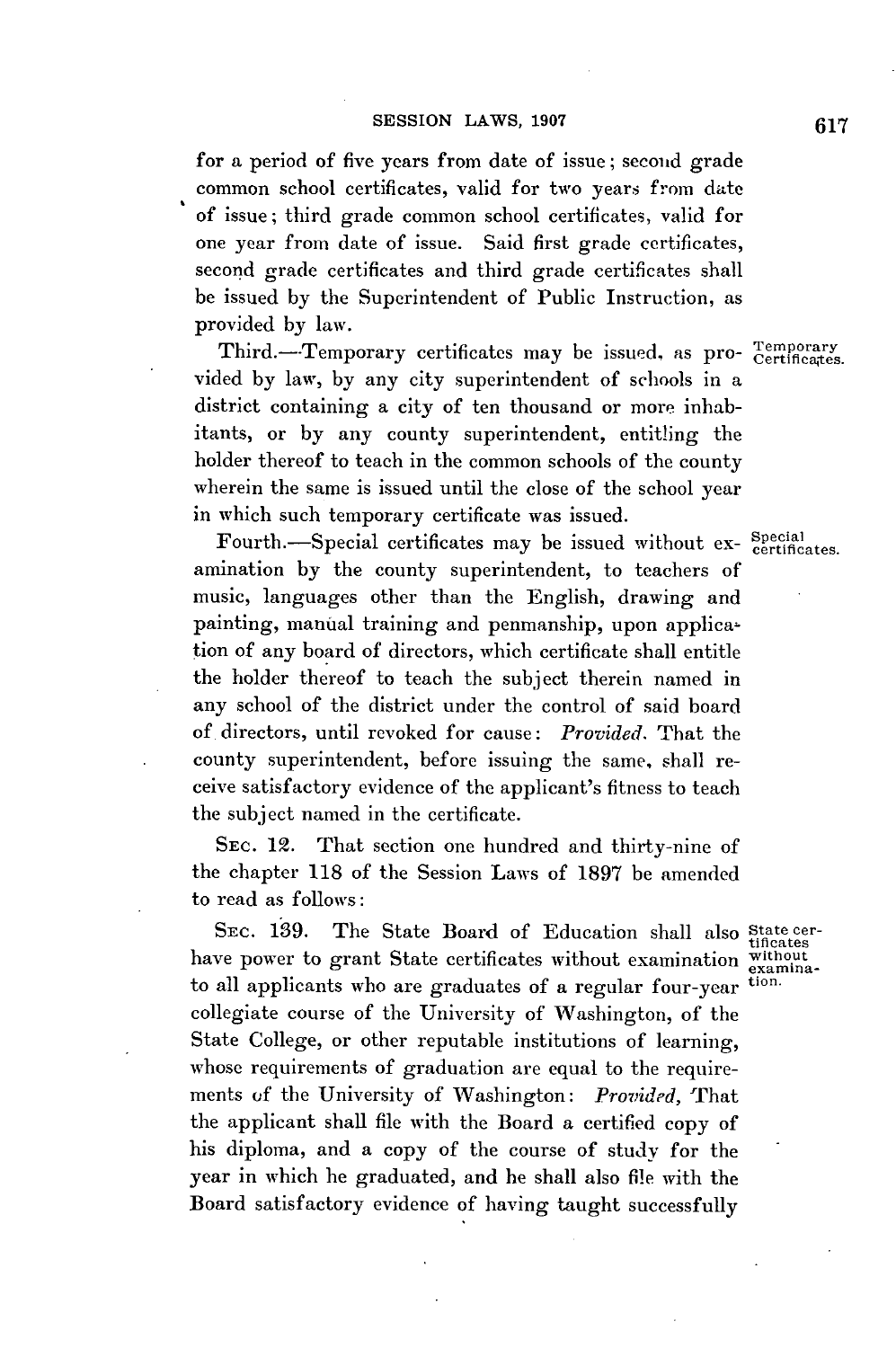for twenty-seven months, at least nine of which shall have been in the public schools of this State: *Provided further,* That the name of the institution **by** which it was granted shall appear upon the accredited list provided for in the fifth subdivision of section **27** of the Code of Public Instruction of this State: *And provided further,* The State Board shall also have power to grant State certificates without examination to applicants holding diplomas from any institution of learning situated within this State based on a four-year course of **high** school work and an additional two-year course of advanced work equal to the work of a course of two years in the State Normal Schools of this State, in theory and practice of teaching, psychology and history of education: *Provided,* That the applicant shall file with the Board a certified copy of his diploma and a copy of the course of study for the year in which he graduated and shall pass a satisfactory examination before the State Board of Education in theory and practice of teaching, psychology and history of education: *Provided, further,* That the State Board of Education shall be the judge of the standard of such institutions and shall have power to accredit the same in addition to schools otherwise accredited: *And provided further,* That holders of certificates based on the six-year course last described who thereafter furnish the State Board satisfactory evidence of having taught successfully twenty-seven months, of which at least nine months shall have been in the public. schools of this State, shall receive a life diploma issued **by** the State Board of Education: *Provided further,* That any of the foregoing certificates or diplomas may be revoked **by** the State Board for incompetency, immorality or unprofessional conduct.

**SEC. 13.** That section one hundred and forty-one (141) of the chapter **118** of the Session Laws of **1897** be amended to read as follows:

**Require-ments** 

SEC. 141. All applicants at the examination mentioned in the preceding section shall be at least eighteen years of. age, and shall be examined according to the rules and regulations of the State Board of Education, in reading,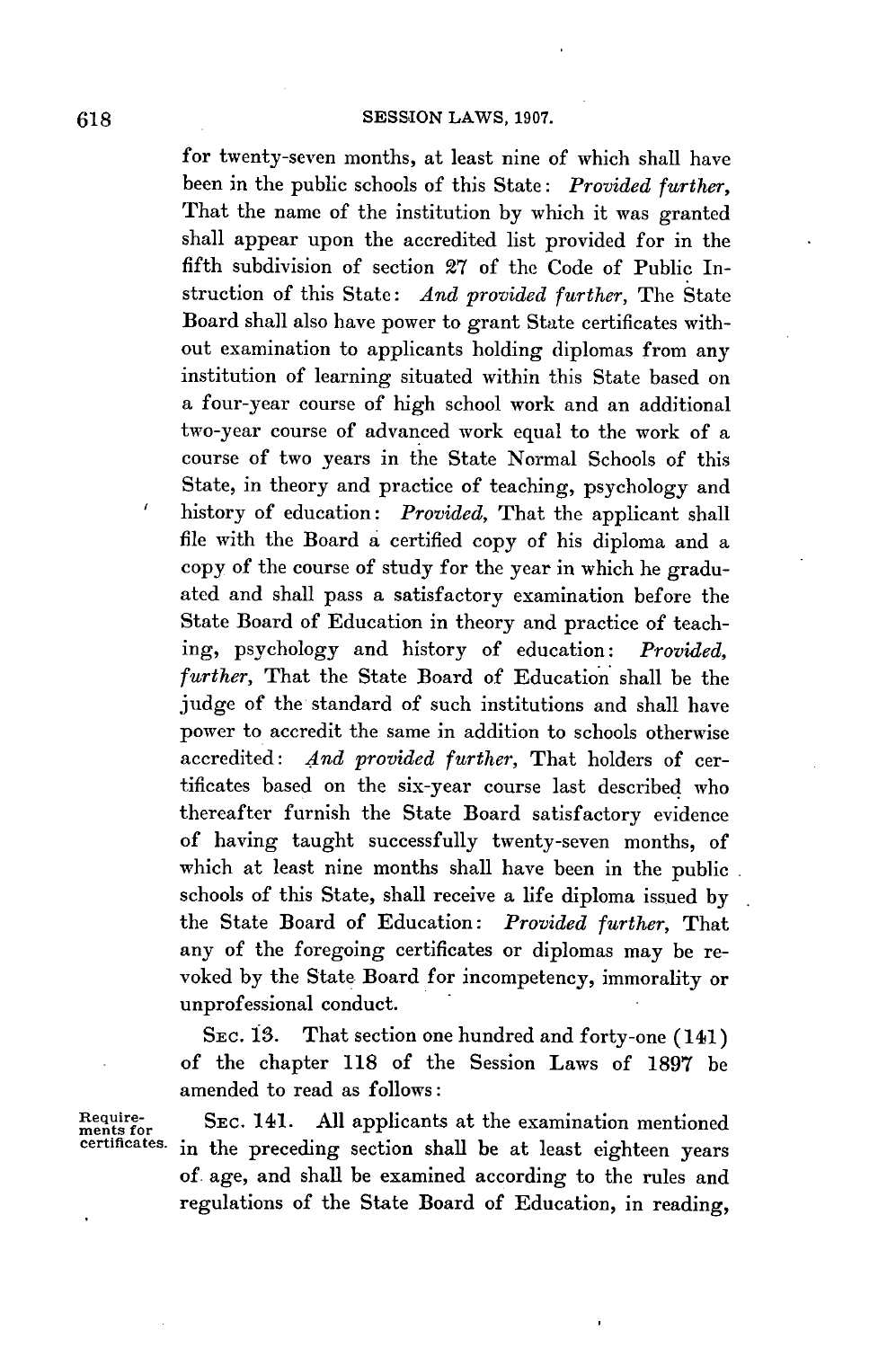#### **SESSION LAWS, 1907.**

penmanship, orthography, written and mental arithmetic, geography, English grammar, physiology and hygiene, history and constitution of the United States, school law and the constitution of the State of Washington, and the theory and art of teaching; but no person shall receive a first grade certificate who does not pass a satisfactory examination in the additional branches **of** physics, English literature, algebra and physical geography, and who does not present satisfactory written evidence of having taught successfully one school year of nine months: *Provided,* That the State Board of Education may adopt two subjects in lieu of algebra and physics for teachers who have taught exclusively in primary schools for not less than fifty months, and the certificates granted to such primary teachers shall be known as first grade primary certificates, and shall entitle the holder to teach only in the primary grades of the public schools of this State. The State Superintendent shall also have power to grant common school certificates without examination to all applicants who are the holders of diplomas or State certificates that have been accredited **by** the State Board of Education, as provided for in the fifth subdivision of section twenty-seven **(27)** of the Code of Public Instruction: *Provided,* That such applicant shall be required to take an examination in school law and constitution of this State and obtain such credits therein as may be prescribed **by** the State Board of Education.

**SEC.** 14. That section one hundred and forty-four (144) of the chapter **118** of the Session Laws of **1897** be amended to read as follows:

SEC. 144. The holder of a first grade certificate who First grade shall present to the Superintendent of Public Instruction renewed. evidence of having taught successfully twenty-four school months during the time said certificate has been in force, may have his certificate renewed without further examination, upon its presentation, for a like term of five years, and such renewal and succeeding renewals shall be for like terms of five years: *Provided,* That such renewed certificate shall lapse upon the failure of its holder to teach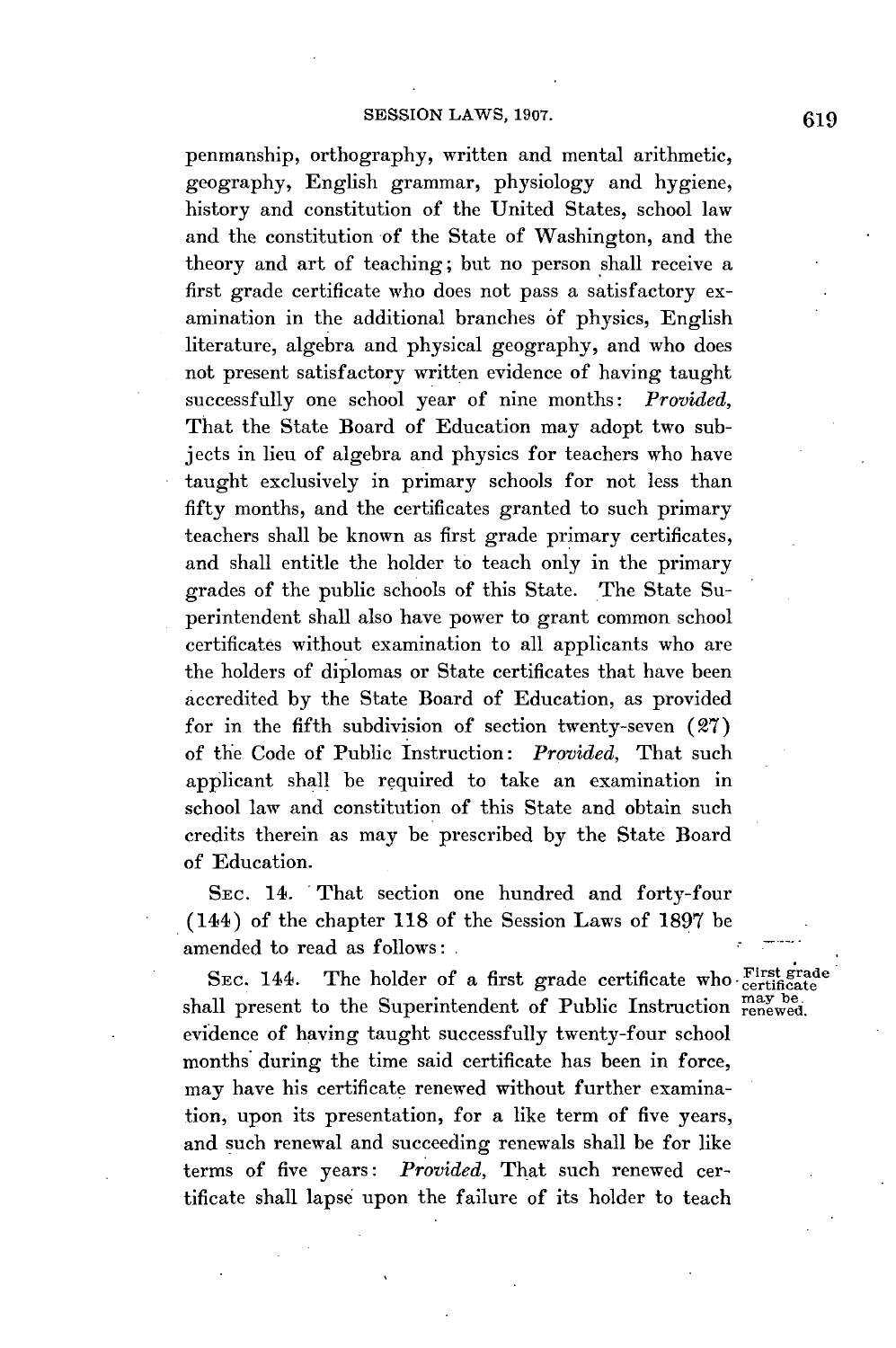for a period of two consecutive school years: *Provided,* further, That a teacher holding a second grade certificate, who has taught in primary grades of public schools for not less than thirty-six months immediately preceding the expiration of said certificate, at least eighteen of which must have been in the public schools of this State, and who has taken at least one subject of the teachers' reading circle work each year, under the regulations prescribed **by** the State Board of Education, may have said certificate renewed for two years as a primary teacher only, but such certificate shall be entitled to but a single renewal.

**SEC. 15.** That section one hundred and forty-five (145) of chapter **118** of the Session Laws of **1897** be amended to read as follows:

may pass<br>in part of<br>subjects.

Applicants **SEC. 145.** Any applicant for a certificate who shall attain the minimum percentage in eight of the designated subjects, but not in all, shall be credited for those subjects in which he or she shall have passed, and upon passing with the required percentages in the remaining subjects, at the next subsequent examination, shall receive a certificate in accordance with the result of both examinations: *Provided,* That any person who shall earn a second grade certificate on the results of two consecutive examinations, as herein provided, with an average of not less than ninety per cent., and shall not fall below the minimum credits required for a first grade certificate, in any branch or subject, may take the examination in the additional branches required for a first grade certificate, at the next succeeding examination; and if his or her percentages in such additional subjects are not inferior to those required for a first grade certificate, as fixed **by** the State Board of Education, such certificate shall be granted to such applicant **by** the Superintendent of Public Instruction. And any person who shall obtain credits of ninety per cent. or over at any examination for common school certificates in any subject or subjects in which applicants are required to be examined for second grade or third grade certificates, upon making application for a first grade certificate at or before the time of the expira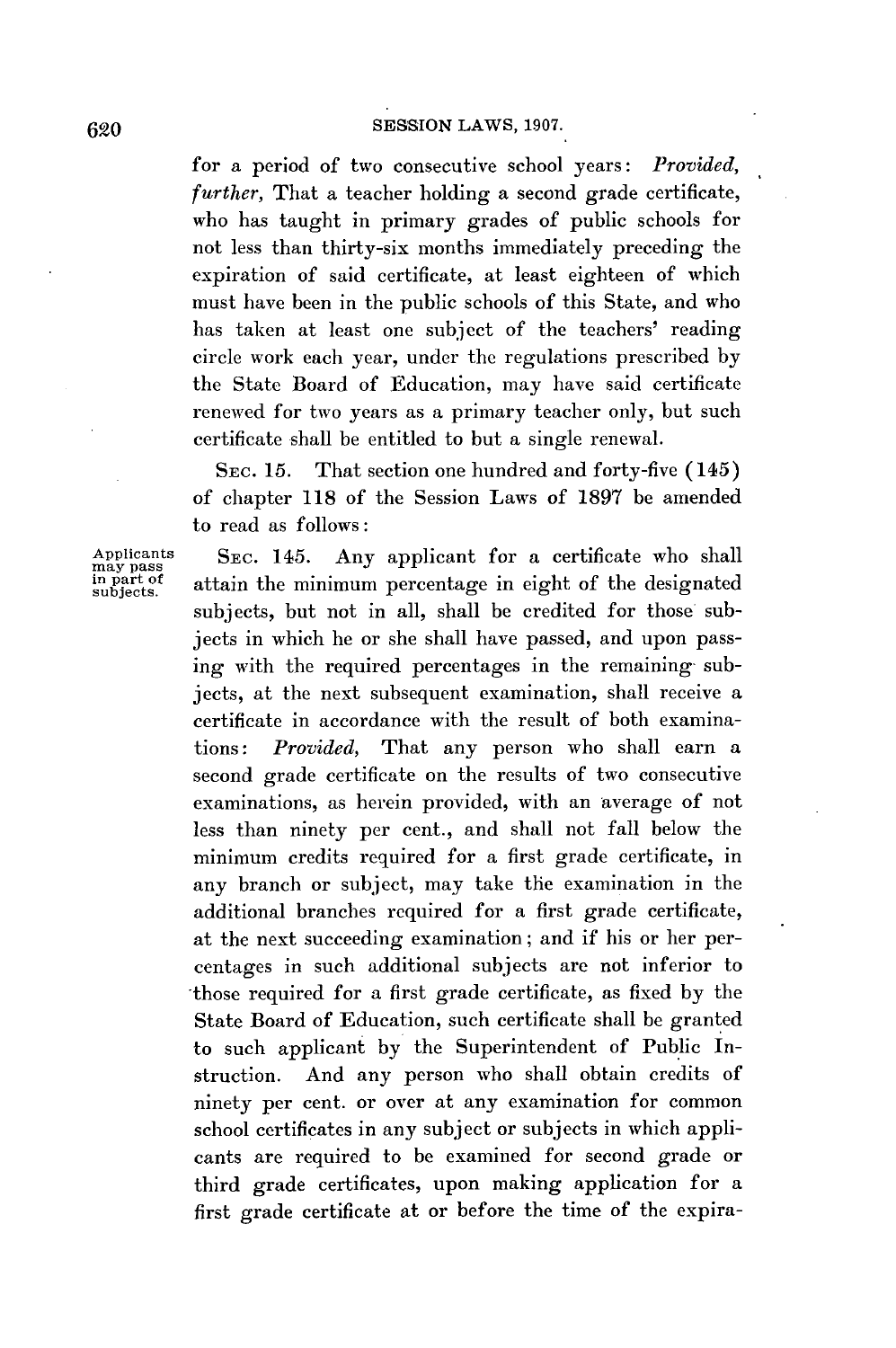tion of his or her certificate shall be exempt from examination in those subjects in which he or she has already obtained credits of ninety per cent. or over, and shall be accorded such credits of ninety per cent. or over as he or she has already earned as hereinbefore indicated.

**SEc. 16.** That section one hundred and sixty-five **(165)** of chapter **118** of the Session Laws of **1897** be amended to read as follows:

SEC. 165. Any school officer who shall refuse or fail to Penalty<br>deliver to his qualified successor all books, papers, records to deliver and moneys pertaining to his office, or who shall wilfully mutilate or destroy any such property, or any part thereof, or shall misapply moneys entrusted to him **by** virtue of his office, shall be deemed guilty of a misdemeanor, and shall, upon conviction thereof, be punished **by** a fine not to exceed one hundred dollars; said fine, when collected to be turned over to the county treasurer and **by** him transmitted to the State Treasurer, who shall place the same to the credit of the current school fund of the State; and any director who shall aid in, or give his consent to the employment of a teacher who is not the holder of a valid certificate authorizing him or her to teach in the public schools of this State, shall be personally liable to his district for any loss which it may sustain **by** reason of the employment of. such person not lawfully qualified to teach.

**SEC. 17.** That section seventy-five of chapter CVIII of the Session Laws of **1897** be amended to read as fol**lows:**

SEC. 75. Whenever any incorporated city in this State Cities of shall have a population of ten thousand or more inhabi-  $\frac{10,000}{10,000}$  intants, as shown **by** any regular or special census, together with any adjacent or contiguous territory that now is or may be hereafter attached to said city for school purposes, it shall constitute one school district and **be** Title of known by the name ".......... (name of city) school tricts. district No **......** in **................** county, State of Washington," and the board of directors thereof shall constitute a body corporate and possess all the usual powers of corporation for public purposes, and in that name and  $_{\text{Powers}}$ . style may sue and be sued, purchase, hold and sell such